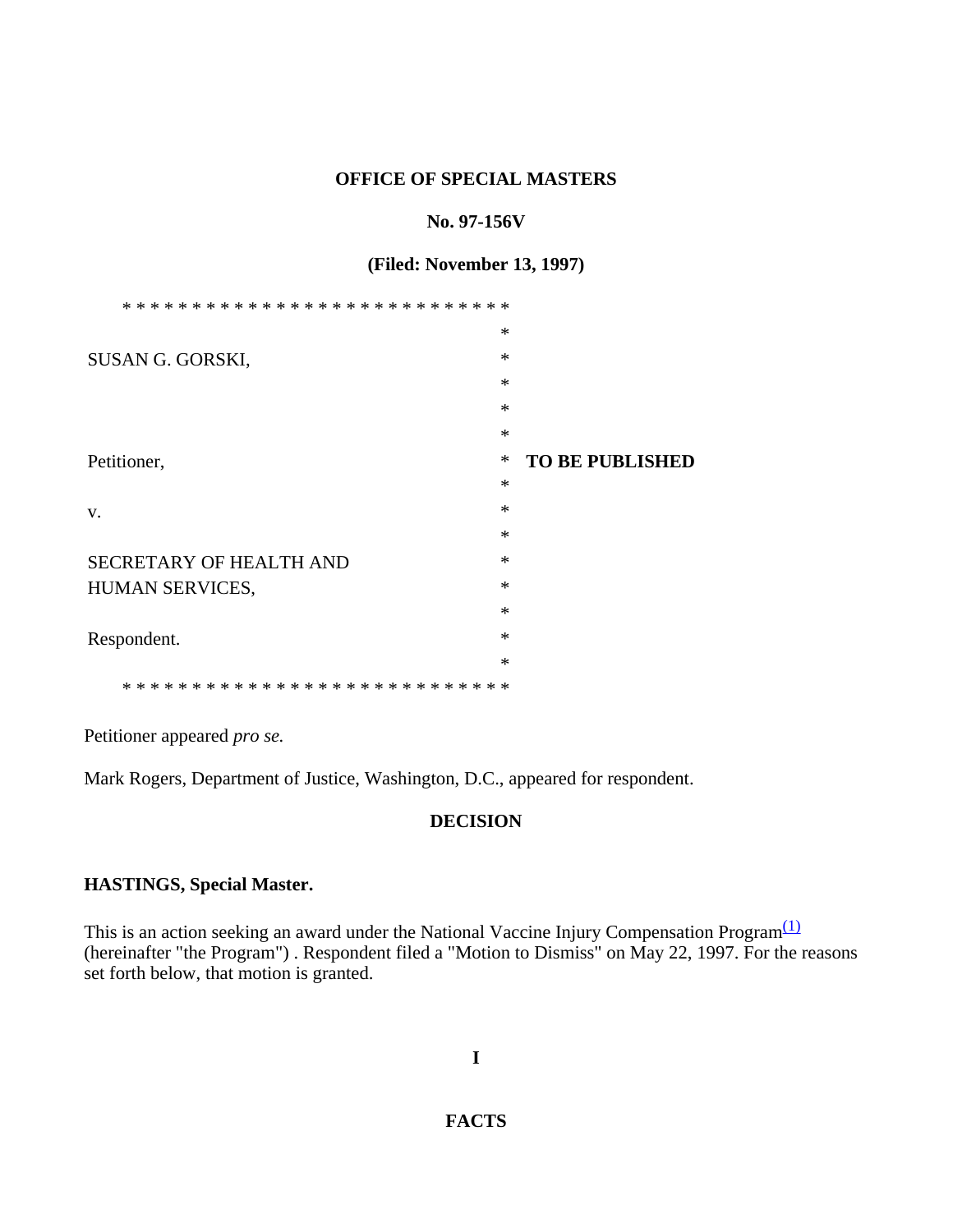On April 26, 1990, petitioner received a measles-mumps-rubella ("MMR") vaccination at her local health department. (Ex. 3, p. 1. $(2)$ ) Petitioner alleges that she developed symptoms of arthritis in several joints "in the weeks following" the vaccination. (Pet., p. 1.) However, she did not seek medical treatment for arthritic symptoms at any time soon thereafter. Instead, medical records indicate that the first time thereafter that petitioner reported any joint pain was when she injured her left shoulder in May of 1991 (Ex. 5), and the first time that petitioner reported arthritic symptoms in multiple joints was in August of 1992 (Ex. 2, p. 8). The records also indicate that since 1992, petitioner has been diagnosed to be suffering from "rheumatoid arthritis." (Ex. 2, p. 8; Ex. 8, pp. 1-2.)

#### **II**

#### **STATUTORY BACKGROUND**

Under the Program, compensation awards are made to individuals who have suffered injuries after receiving certain vaccines listed in the statute. There are two separate means of establishing entitlement to compensation. First, if an injury specified in the "Vaccine Injury Table," originally established by statute at § 300aa-14(a) and since modified administratively (as will be discussed *infra*), occurred within the time period from vaccination prescribed in that Table, then that injury may be *presumed* to qualify for compensation. § 300aa-13(a)(1)(A); § 300aa-11(c)(1)(C)(i); § 300aa-14(a). If a person qualifies under this presumption, he or she is said to have suffered a "Table Injury." Alternatively, compensation may also be awarded for injuries not listed in the Table, but entitlement in such cases is dependent upon proof that the vaccine *actually caused* the injury. § 300aa-13(a)(1); § 300aa-11(c)(1)(C)(ii).

One of the vaccinations covered under the Program is the MMR vaccination. § 300aa-14(a)(II). In the Vaccine Injury Table as originally enacted, however, arthritis was *not* listed as a Table Injury for any vaccination. Therefore, an individual seeking compensation for arthritis had to demonstrate by evidence that his or her arthritis was *vaccine-caused*. However, the Table was administratively modified, effective as of March 10, 1995. Under that modification, "chronic arthritis," if incurred under certain specified circumstances, was established as a "Table Injury" for the MMR vaccination. *See* 60 Fed. Reg. 7678 (1995); 42 C.F.R. § 100.3(a)(II.b)(A) and § 100.3(b)(6).<sup>(3)</sup>

The statutory deadlines for filing Program petitions are provided at § 300aa-16. With respect to vaccinations administered after October 1, 1988, as was the vaccination at issue here, § 300aa-16(a)(2) provides that a Program petition must be filed within 36 months of the onset of the symptoms of the injury. An exception to that rule, however, is provided in § 300aa-16(b), with respect to situations in which the Vaccine Injury Table is revised. That exception, as will be discussed in detail, allows an extended filing deadline in certain situations in which a revision in the Table changed the eligibility requirements.

#### **III**

#### **PROCEDURAL BACKGROUND**

Petitioner filed her petition for vaccine compensation on March 10, 1997. Respondent filed a "Motion to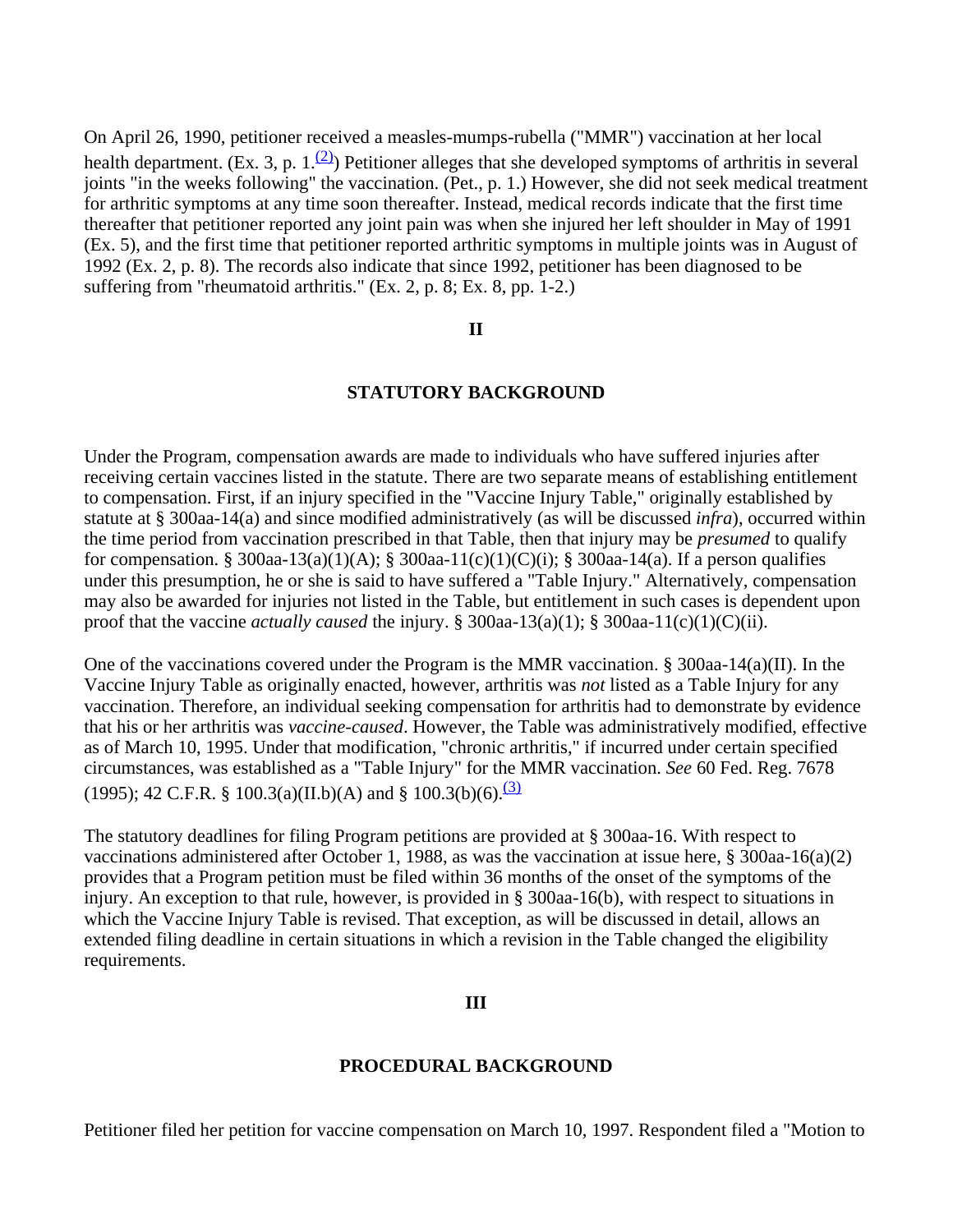Dismiss" on May 22, 1997, claiming that petitioner was barred from compensation by  $\S$  300aa-16(a)(2), because her claim was not filed within three years of the onset of the alleged injury. The basis for respondent's motion was discussed at an unrecorded telephonic status conference held on June 24, 1997, at which petitioner appeared *pro se* and respondent was represented by her counsel of record. Although petitioner stated that she had suffered from arthritic symptoms since shortly after her vaccination, she confirmed that, as the medical records indicated, she was never seen by a physician for such symptoms until more than a year after the vaccination. At that time, I explained to petitioner that, under those facts, my preliminary analysis of respondent's dismissal motion was that the argument appeared to be sound. Petitioner was given 45 days from the date of that status conference in which to file additional argument or information in support of her claim or in opposition to the dismissal motion. Petitioner has filed nothing since then.

## **IV**

## **DISCUSSION**

As noted above,  $\S 300$ aa-16(a)(2) requires that a Program petition with respect to a vaccination that was administered after October 1, 1988, be filed with 36 months after the date of the first symptom of the injury in question. In this case, the petitioner was vaccinated on April 26, 1990, and she alleges that her symptoms began "in the weeks following the shot." (Pet., p. 1.) Her petition for Program compensation, however, was filed almost seven years later, on March 10, 1997. Thus, under the straightforward application § 300aa-16(a)(2), this petition obviously would be time- barred. Calculation of the deadline here, however, is complicated by the possible application of the exception set forth at § 300aa-16(b), which states as follows:

If at any time the Vaccine Injury Table is revised and the effect of such revision is to permit an individual who was not, before such revision, eligible to seek compensation under the Program, [sic $\frac{(4)}{2}$ ] or to significantly increase the likelihood of obtaining compensation, such person may \* \* \* file a petition for such compensation not later than 2 years after the effective date of the revision \* \* \*.

§300aa-16(b). In fact, the Vaccine Injury Table, the original version of which is contained at § 300aa-14 (a), was revised, effective March 10, 1995, to include "chronic arthritis" as a new "Table Injury" with respect to the MMR vaccination. *See* 60 Fed. Reg. 7678 (1995); 42 C.F.R. § 100.3(a)(II.b)(A). Accordingly, the petitioner here would be eligible for the extended statute of limitations *if* she qualifies under § 300aa-16(b).

Close examination of the petition and its accompanying documentation, along with the Table revision in question, however, reveals that the savings provision of § 300aa-16(b) does *not* apply here. That is, even if I accept, *arguendo*, all of the basic facts alleged by petitioner, her claim does not qualify under § 300aa-16(b) for the extended deadline. Ultimately, I find that the question of the application of § 300aa-16(b) to this case is not a close one. However, I note that the provision itself is somewhat confusing on its face, and has apparently never been the subject of a published Program opinion. Therefore, I will begin with a general discussion of § 300aa-16(b).

# *A. General discussion of § 300aa-16(b)*

Initially, it is fair to say that the exact meaning of every part of § 300aa-16(b) is far from clear. To understand the provision, however, it may be helpful to examine its history. As originally enacted, the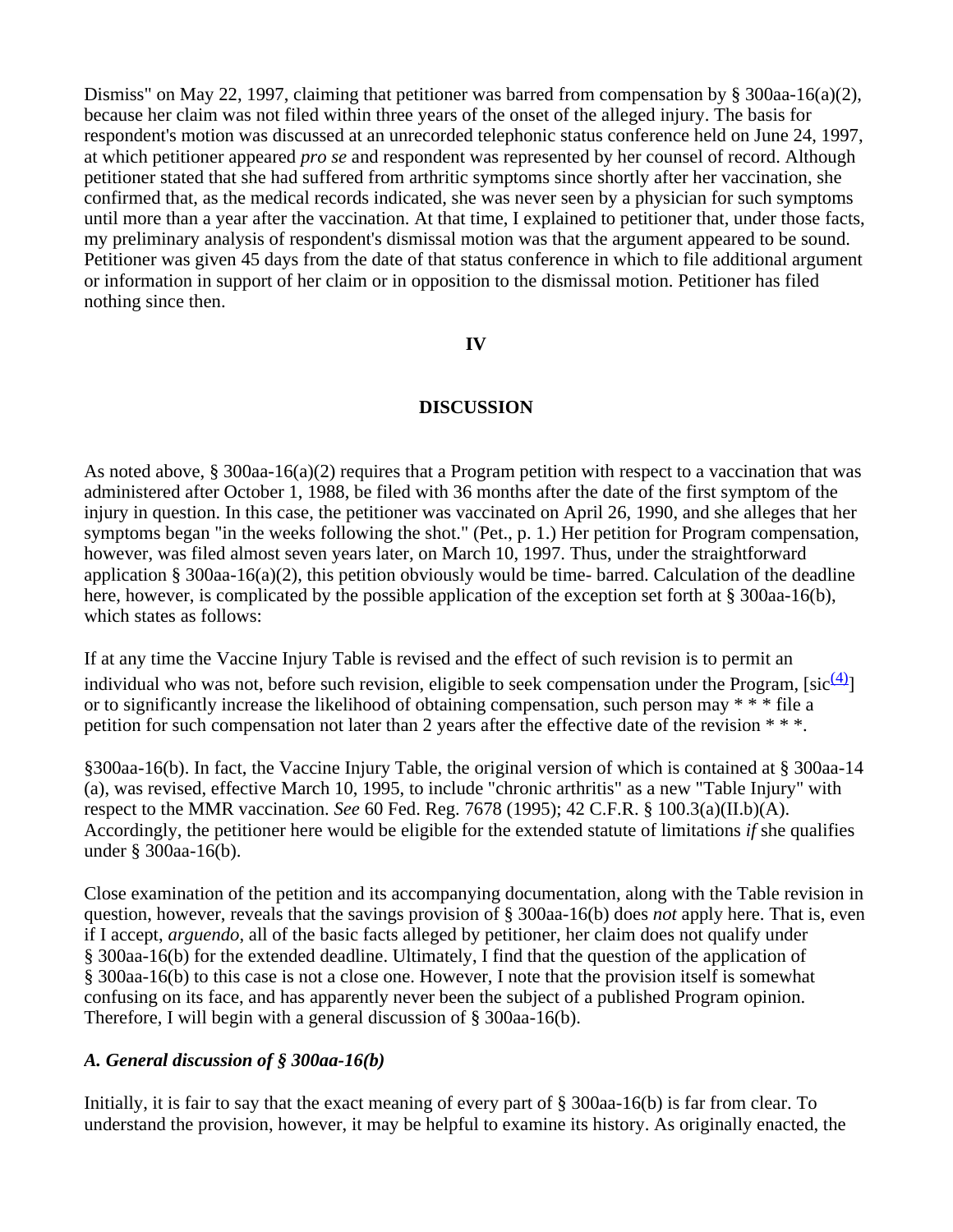relevant portion of § 300aa-16(b) read as follows:

[I]f at any time the Vaccine Injury Table is revised and the effect of such revision is to permit an individual who was not, before such revision, eligible to seek compensation under the Program, such person may file a petition for compensation not later than 2 years after the effective date of the revision \* \* \*.

As I understand that sentence, it appears to me that some wording was inadvertently left out of that sentence, between the words "Program" and "such." That is, the clause consisting of "who was not, before such revision, eligible to seek compensation under the Program" seems to me to be simply a subordinate clause that modifies the word "individual." Therefore, the sentence as it stands really never completes the clause which reads "if \* \* \* the effect of the revision is to permit an individual \* \* \*." The sentence leaves the reader wondering, "permit an individual *to do what*?" The sentence simply does not state exactly *what* the revision must "permit" the individual to do.

Nevertheless, I think that the *general* intent of the original § 300aa-16(b) can be discerned. The intent seems to be to indicate that if the effect of the Table revision was to *make an individual eligible for compensation*, in a situation where prior to the revision that individual would *not* have been eligible, then such individual will have a fresh two-year period, from the effective date of the revision, in which to file a Program petition. That intent, indeed, is confirmed by the legislative history accompanying the original text of § 300aa-16(b). The relevant Committee report reads as follows:

Subsection (b)--Effect of Revised Table.--If the Table is revised (as described above in Section 2114) *and the effect of the revision is to make an individual eligible for compensation*, that individual must file a petition within two years of the effective date of the revision.

H.R. Rept. No. 99-660 (1986), at 23 (*reprinted* in 1986 U.S.C.C.A. N. 6344, 6364), emphasis added.<sup>(5)</sup>

Then, in 1993, Congress modified the language of § 300aa-16(b). In that modification, Congress added, after the word "Program," the words "or to significantly increase the likelihood of obtaining compensation."(6) Therefore, assuming that my interpretation of the *original* language of § 300aa-16(b) is correct, that subsection as now modified since 1993 allows an individual to file a Program petition within the extended filing period if a revision of the Vaccine Injury Table affected that individual's potential Program claim in *either* of two ways: (1) if it made that individual eligible for compensation, when previously that individual had not been eligible; or (2) if it "significantly increased" that individual's "likelihood" of obtaining compensation.

Assuming that this correctly interprets the statute as now modified, the provision is still far from clear. That is, it is not wholly clear to me exactly what the difference is between (1) making a previously "ineligible" person "eligible" for compensation, and (2) merely "substantially increasing" a person's "likelihood" of obtaining compensation. Respondent seems to suggest that the former situation occurs only when a Table revision adds an *entirely new vaccination* to the Table, while the latter situation occurs when a vaccination was already on the Table, but the revision adds a new "Table Injury" for that vaccination or expands the scope of an already-existing "Table Injury." (See respondent's "Motion to Dismiss" at p. 3.) Perhaps respondent is correct, but that is a theoretical question that I need not address here. The questions to be resolved in this case are narrower.

# *B. The issues here*

In light of this general understanding of § 300aa-16(b), set forth above, the questions in this case come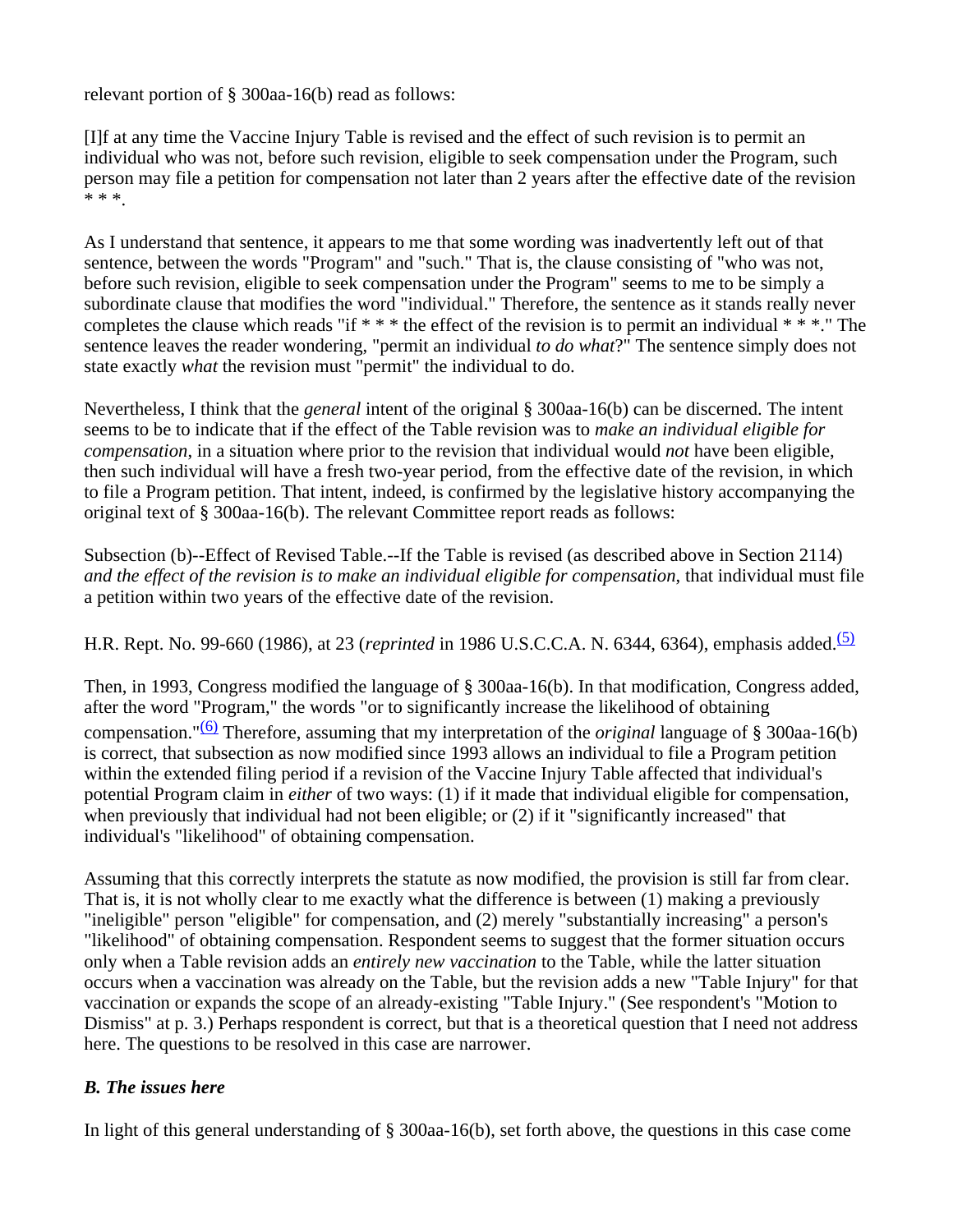into focus. In this case, because the Vaccine Injury Table was in fact revised to include a new "Table Injury" for the MMR vaccination, the possibility is raised that petitioner could benefit from the added filing period provided in § 300aa-16(b). The issues are (1) whether petitioner's injury fits within that new Table Injury category; and (2) if it does not, is petitioner nevertheless eligible under § 300aa-16(b) to raise at this time the separate argument that her condition was "actually caused" by her MMR vaccination. The first issue involves essentially a factual determination; the second is basically a legal issue. I will discuss both points, in turn, below.

## *1. Petitioner's condition does not fit within the new*

# *Table Injury category*

As noted above, the 1995 regulatory changes to the Vaccine Injury Table created a new Table Injury, known as "chronic arthritis," with respect to the MMR vaccination and other vaccinations containing the rubella vaccine. One of the requirements for demonstrating that new Table Injury is as follows:

Medical documentation, recorded within 30 days after the onset, of objective signs of acute arthritis (joint swelling) that occurred within 42 days after a rubella vaccination  $**$ .

42 C.F.R. § 100.3(b)(6)(A). But petitioner acknowledges that in her case no such medical documentation was recorded within the applicable time period, since she never sought any medical attention for the condition for at least a year after the vaccination. Therefore, it is clear that petitioner's injury does *not* fit within the new Table Injury category.

### *2. May petitioner nevertheless raise her " actual causation"*

### *argument at this time?*

Despite the fact that her injury does not fit within the new Table Injury category, petitioner nevertheless firmly believes that her condition was caused by her MMR vaccination. But the legal question here is whether she is entitled to raise such an "actual causation" contention at this time in this proceeding. My interpretation of § 300aa-16(b) is that she is not.

As I explained above, § 300aa-16(b), as amended in 1993, seems to allow an individual to file a Program petition within the extended filing period if a revision of the Vaccine Injury Table affected that individual's potential Program claim in *either* of two ways: (1) if it made that individual eligible for compensation, when previously that individual had not been eligible; or (2) if it "significantly increased" that individual's "likelihood" of obtaining compensation. In this case, it seems to me that the revision of the Table in question did *not* affect the potential Program claim of the petitioner here in either of those ways.

First, the revision in question-*-i.e.*, the addition to the Table of "chronic arthritis" as a Table Injury-certainly does not seem to have "made petitioner eligible" for Program compensation, whatever the exact meaning of that phrase. As noted above, respondent interprets that phrase to come into play only when a Table revision *adds an entirely new vaccination* to the Table. That is not the case here. Rather, there is no question that since prior to 1990, when petitioner was vaccinated, the MMR vaccination has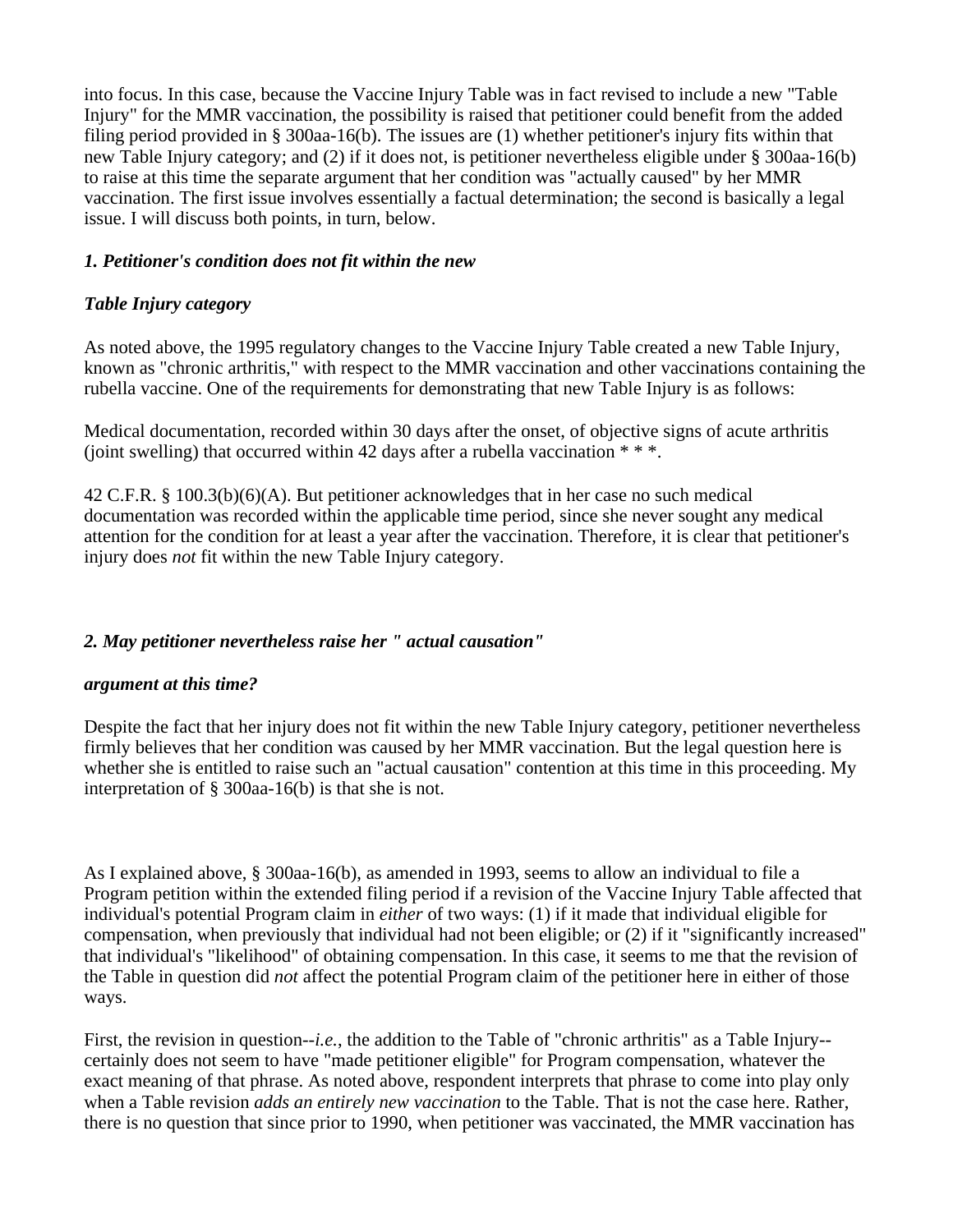been a vaccination listed in the Vaccine Injury Table (see § 300aa-14(a)(II)), so that petitioner obviously was already "eligible" to *file* a petition, within the original three-year statutory period after the onset of her symptoms, and to attempt to prove under § 300aa-11(c)(1)(C)(ii) that the vaccination *actually caused* her arthritis. Therefore, if respondent is correctly interpreting the phrase "make eligible," the statutory revision here at issue obviously did not do that for the petitioner here. But even if respondent is interpreting the "make eligible" phrase too narrowly, I would still see no potential way in which the Table revision in question can be said to have "made petitioner eligible" for Program compensation. All that the revision did was add to the Table a new "Table Injury" category, a category into which petitioner plainly *does not fit*. I thus conclude that the Table revision in question did *not* affect the petitioner's potential Program claim in the first of the two possible ways described in § 300aa-16(b).

The second question, then, is whether the Table revision "significantly increased" petitioner's "likelihood" of obtaining Program compensation. I conclude that it did not. To be sure, one could argue that merely by adding "chronic arthritis" as a Table Injury, the Secretary of Health and Human Services was somehow *adding credence* to the *general theory* that the rubella vaccine can cause chronic arthritis, thereby perhaps adding weight to the "actual causation" argument of *any* person who developed chronic arthritis after a rubella vaccination, even if such person did *not* meet the newly-established Table Injury criteria. But I simply cannot accept such an elastic interpretation of the phrase "significantly increase the likelihood." When the question in a Program case is "actual causation," it is irrelevant whether the injury in question is similar to a "Table Injury." In every case, the evidence as to "actual causation" must be evaluated on its own scientific merit. Therefore, the Table revision in question would *not* in a practical sense affect in any way an allegation that an MMR vaccination *actually caused* an injury. That revision did not really in the slightest "increase the likelihood" that petitioner could prevail under an *actual causation* theory.

In sum, because the revision of the Table did not affect in any practical way the petitioner's *actual causation* allegation, I conclude that § 300aa-16(b) does *not* permit her to raise an "actual causation" argument in a petition filed within the extended limitations period. In other words, in my view, the benefit of the extended limitations period would be available only if petitioner could show that her injury fits within the new "Table Injury" category.

# **IV**

# **CONCLUSION**

It is, of course, very unfortunate that the petitioner suffers from a debilitating arthritic condition. She is certainly deserving of sympathy for that condition. As the above discussion indicates, however, I must conclude that petitioner does *not* qualify under the "savings provision" of § 300aa-16(b), and thus I must dismiss her petition at this time. Absent a timely motion for review of this Decision, the clerk shall enter judgment accordingly.

\_\_\_\_\_\_\_\_\_\_\_\_\_\_\_\_\_\_\_\_\_\_\_\_\_\_\_\_\_\_

George L. Hastings, Jr.